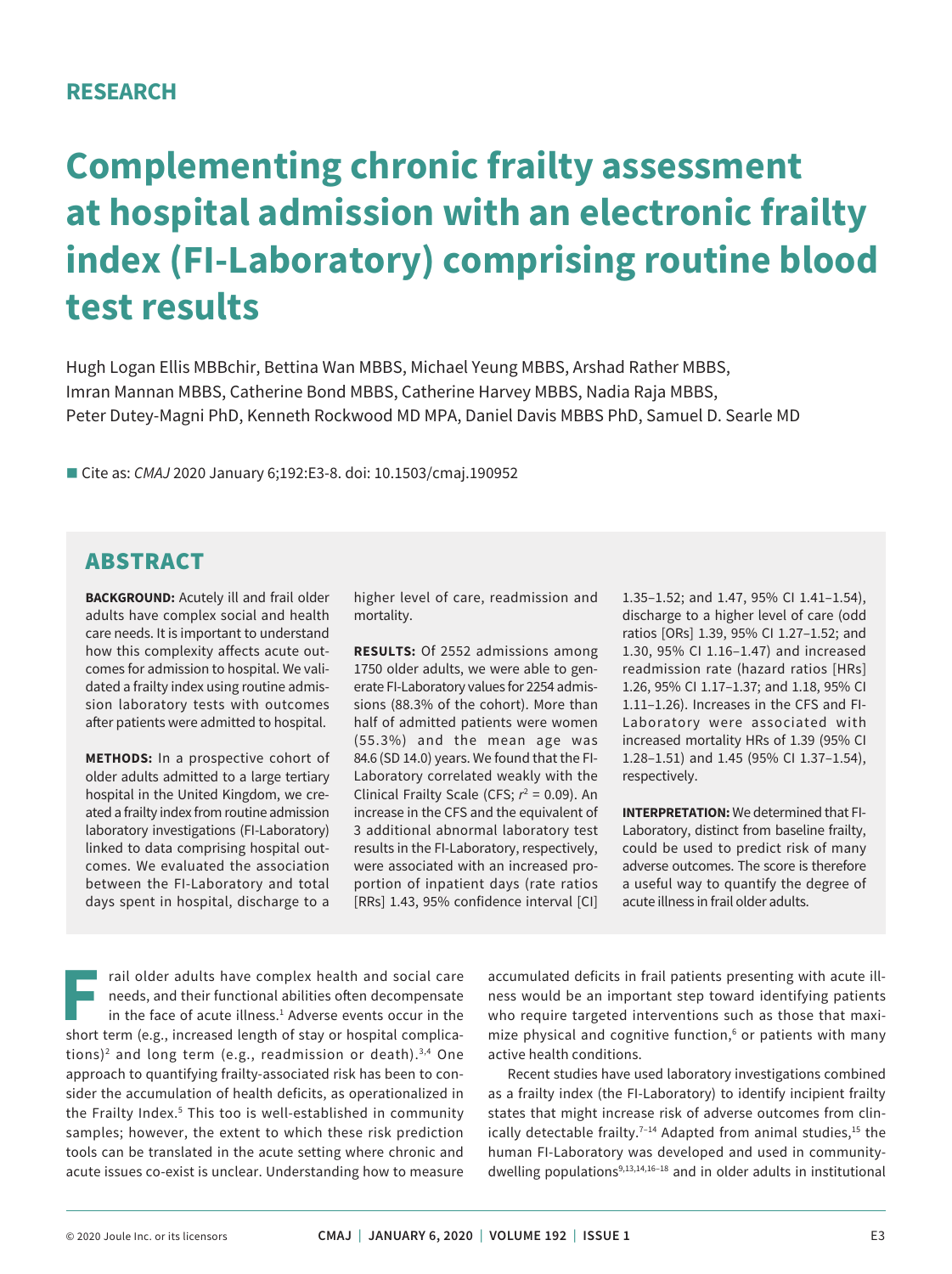care.<sup>8,19</sup> The FI-Laboratory correlates with clinical frailty and enhances prediction of mortality, institutionalization and physician visits.13,20,21 Moreover, FI-Laboratory scores contribute additional quantification of risk over and above clinical assessments of frailty.8–10,22,23 In the acute setting, where a range of laboratory investigations are routinely undertaken and readily available in electronic health records, creating an FI-Laboratory captures the number of deficits on presentation in a standardized way. Initial studies among patients with trauma found that a high admission FI-Laboratory, in isolation, predicted a less favourable discharge location and mortality.<sup>23-25</sup>

If identifying the severity of illness of patients who are frail at presentation to hospital is important for the early care plan,<sup>6,26</sup> then the FI-Laboratory may be a plausible "front door" tool that could inform potential interventions that may include management escalation, specific treatment paths, implementation of comprehensive geriatric assessments $27$  and admission to "senior-friendly" units.<sup>28</sup> We evaluated the association of FI-Laboratory, created at admission with common laboratory tests, with clinical frailty in relation to short-term outcomes (i.e., length of stay, a higher level of care upon discharge and in-hospital mortality) and long-term outcomes (i.e.,overall mortality, mortality after discharge and readmission).

## **Methods**

### **Study design and participants**

Between April 2015 and January 2017, consecutive admissions to the acute geriatric medicine service at a single tertiary hospital (University College Hospital, London, United Kingdom) were evaluated by a specialist geriatrician. This included assessments for dementia, delirium, falls and frailty during the first 24 hours of their admission (7 d/wk). We excluded hospital admissions shorter than 24 hours.

We used 2 summary measures quantifying chronic and acute health states, respectively. Chronic health status (physician estimate of baseline state 2 weeks before admission) was assessed using the Clinical Frailty Scale (CFS),<sup>29</sup> scored from 1 (very fit) to 9 (terminally ill), with 5 representing "mildly frail." Acute health status was assessed through a laboratory frailty index (FI-Laboratory) created using a standard procedure.<sup>5,13</sup> Source data for FI-Laboratory items came from the most common laboratory tests that are routinely undertaken for clinical investigations within the first 72 hours of admission and that further satisfied established criteria for creating a frailty index based on deficit accumulation (i.e., abnormalities in results for laboratory tests increase with age; abnormal values are associated with worse health status; and the abnormality does not saturate in the study population, e.g., it is present in > 80% of people by age 80 yr). This resulted in 27 items (Appendix 1, available at www.cmaj.ca/lookup/suppl/doi:10.1503/cmaj.190952/-/ DC1). We scored items as normal or abnormal based on local reference ranges. We obtained a score for FI-Laboratory by calculating the proportion of abnormal results from the total number of tests ordered. For example, if a patient had 9 abnormal test results from the 27 items, this would result in an FI-Laboratory score of 0.33 (9/27). Consistent with a previously published study on the creation and validation of an alternate FI-Laboratory, we required at least 70% or, in this instance, 19 of the 27 items to have been measured to generate a valid FI-Laboratory score.<sup>13</sup> We also conducted sensitivity analyses in which an alternate FI-Laboratory was created with missing results scored as "0."

#### **Outcomes and statistical analysis**

We considered 4 outcomes. First, total days in hospital from all admissions to hospital during the study period, analyzed as a count, with follow-up time as an offset (both inpatient and outpatient days, up to 21 mo). We analyzed this outcome using negative binomial regression. We did not include participants if they died during their index admission.

Our second outcome was discharge to a higher level of care, which we defined as in-hospital death or discharge to a location that would provide a higher level of care compared with the admitting location. We considered the highest level-of-care location to be another hospital, followed by nursing home, residential care home and, finally, the lowest level of care, a personal community dwelling ("home"). A patient admitted to hospital from their own home in the community and discharged to the same location would not have been discharged to a higher level of care. If they were discharged to a residential care home, nursing home, another hospital or died in hospital, they would have been considered to have been discharged to a higher level of care. We analyzed this binary outcome using logistic regression and clustered by patient identifier (ID).

Third, we investigated readmission to hospital within the study enrolment period (April 2015 to January 2017). All followup time was right censored at death or on the last day of study enrolment (21 mo). We conducted the analysis using Cox regression and clustered by patient ID because some participants had multiple presentations.4

Finally, we considered overall mortality from the date of admission to hospital to Dec. 11, 2018 (44 mo). We used a proportional Cox hazard model, right censored by readmission. We also used a sensitivity analysis to investigate mortality using index admission to Dec. 11, 2018. To account for competing risks, we analyzed a composite outcome of death or readmission to hospital, right censored on the last day of enrolment. We ascertained mortality through statutory reporting procedures (notifications to the hospital from the local register office).

We described the validity of the FI-Laboratory based on its distribution, relation, 99th percentile and correlation with the CFS (Appendix 1). In addition to age (years) and sex (male/ female) co-variates, as assessed by the attending geriatricians within the first 24 hours of the patient's arrival on the acute care inpatient ward, we also used CFS (as a continuous measure), presence of dementia (yes/no), presence of delirium (yes/ no), a history of falls (yes/no) and residence at admission (except where the outcome was "discharge to a higher level of care"). We used Python 3.6<sup>30</sup> and Stata 15 (StataCorp) to perform the analyses.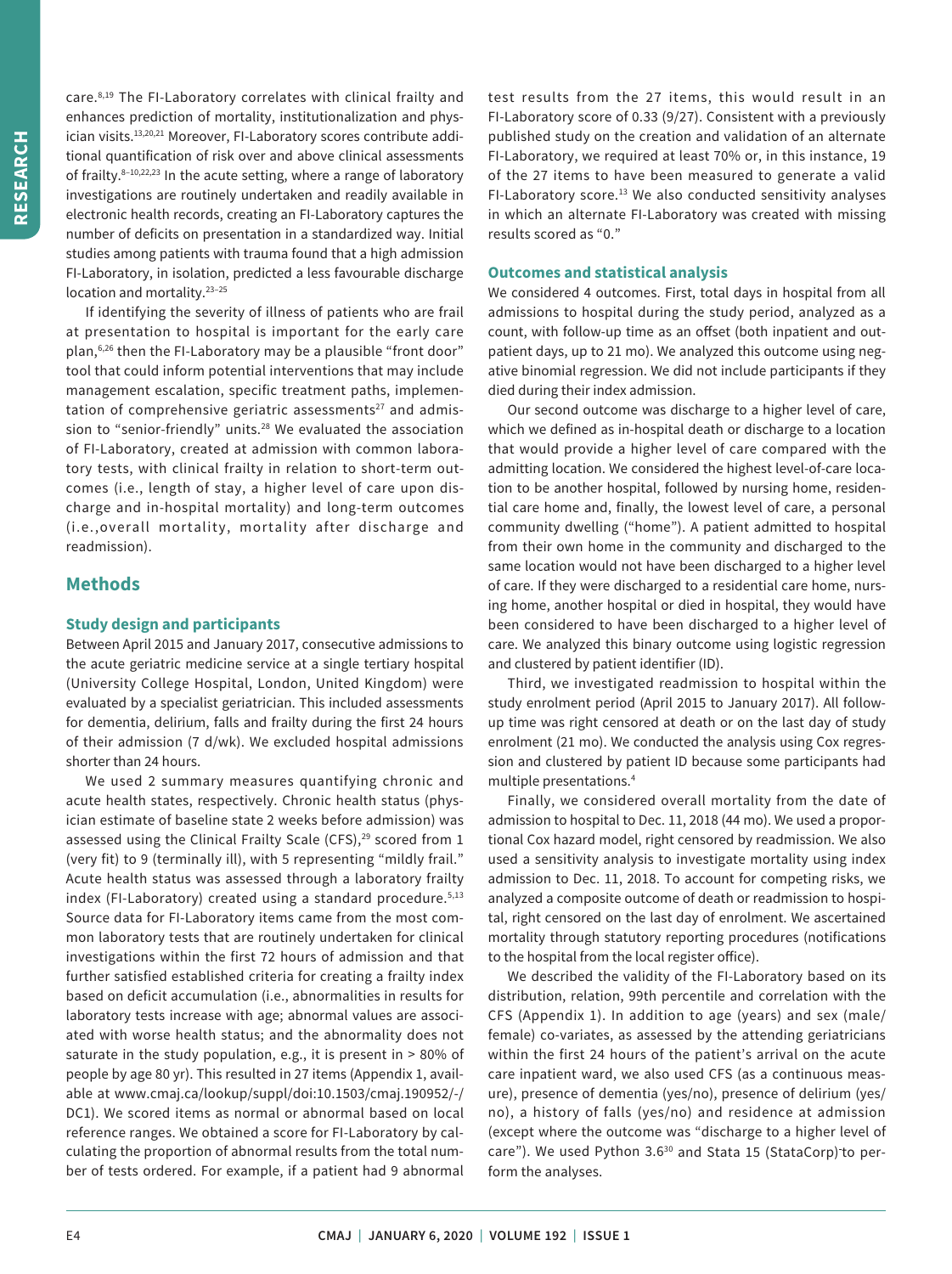|                                                                         | No. (%) of included patients* |                 | No. (%) of excluded patients* |  |
|-------------------------------------------------------------------------|-------------------------------|-----------------|-------------------------------|--|
| <b>Characteristic</b>                                                   | $n = 2254$                    | $n = 298$ †     | $n = 233 \ddagger$            |  |
| Age, yr; mean $\pm$ SD                                                  | $84.8 \pm 14.0$               | $85.1 \pm 13.6$ | $84.9 \pm 7.5$                |  |
| Sex, female                                                             | 1246 (55.3)                   | 180 (60.4)      | 135(57.9)                     |  |
| With dementia                                                           | 1127 (50.0)                   | 160(53.7)       | 99 (42.5)                     |  |
| With delirium                                                           | 770 (34.2)                    | 83 (27.9)       | 30(12.9)                      |  |
| With a history of falls                                                 | 976 (43.3)                    | 137 (46.0)      | 84 (36.1)                     |  |
| FI-Laboratory score (95% CI)                                            | $0.3(0.2 - 0.4)$              |                 | $0.2(0.1-0.3)$                |  |
| Admissions per patient during study<br>enrolment (21 mo), mean $\pm$ SD | $2.2 \pm 1.7$                 | $2.1 \pm 1.7$   |                               |  |
| Length of stay, d; median ± IQR                                         | $6(1-11)$                     | $4(1-7)$        |                               |  |
| <b>Died</b>                                                             | 1266 (56.4)                   | 143 (48.6)      | 104 (44.6)                    |  |
| Admitted from home                                                      | 1990 (88.7)                   | 261 (88.8)      | 207 (88.8)                    |  |
| <b>Discharged to:</b>                                                   |                               |                 |                               |  |
| Home                                                                    | 1682 (75.0)                   | 227 (77.2)      | 207 (88.8)                    |  |
| Residential care home                                                   | 43(1.9)                       | 8(2.7)          | 2(0.9)                        |  |
| Nursing care home                                                       | 177(7.9)                      | 24(8.2)         | 8(3.4)                        |  |
| Hospital transfer                                                       | 157(7.0)                      | 18(6.1)         | 9(3.9)                        |  |
| Died                                                                    | 182(8.1)                      | 17(5.8)         | 6(2.6)                        |  |
| Other                                                                   | 2(0.1)                        |                 | 1(0.4)                        |  |
| <b>Clinical Frailty Scale (CFS)</b>                                     |                               |                 |                               |  |
| Very fit (CFS = $1$ )                                                   | 2(0.1)                        | 1(0.3)          |                               |  |
| Well (CFS = $2$ )                                                       | 9(0.4)                        |                 | 4(1.7)                        |  |
| Managing well (CFS = 3)                                                 | 29(1.3)                       | 4(1.4)          | 11(4.7)                       |  |
| Vulnerable (CFS = 4)                                                    | 156(7.0)                      | 22(7.5)         | 31(13.3)                      |  |
| Mildly frail (CFS = $5$ )                                               | 548 (24.4)                    | 67(22.8)        | 68 (29.2)                     |  |
| Moderately frail (CFS = $6$ )                                           | 810 (36.1)                    | 120 (40.8)      | 77 (33.0)                     |  |
| Severely frail (CFS = 7)                                                | 575 (25.6)                    | 65 (22.1)       | 32(13.7)                      |  |
| Very severely frail (CFS = $8$ )                                        | 91(4.1)                       | 9(3.1)          | 9(3.9)                        |  |
| Terminally ill (CFS = $9$ )                                             | 23(1.0)                       | 6(2.0)          | 1(0.4)                        |  |

**RESEARCH RESEARCH**

Note: CI = confidence interval, FI-Laboratory = Frailty Index of common laboratory tests, IQR = interquartile range, SD = standard deviation. \*Unless speciified otherwise.

†Patients excluded because there were too few laboratory tests to create an FI-Laboratory score.

‡Patients excluded because hospital length of stay was less than 24 hours.

## **Ethics approval**

These analyses were conducted as part of a service evaluation project and individual consent was not necessary as determined by the NHS Health Research Authority.

# **Results**

In total, 2552 separate admissions were recorded for 1750 patients (31% had more than 1 admission). We were able to generate FI-Laboratory values for 2254 admissions (88.3%; 1580 individual patients, 90.3%). The average age was 84.8 (SD 14.0) yr, and 55.3% of the patients were women (Table 1; Appendix 2, available at www.cmaj.ca/lookup/suppl/doi:10.1503/cmaj. 190952/-/DC1).

The 99th percentile of the FI-Laboratory was 0.63. The FI-Laboratory correlated weakly with the CFS  $(r^2 = 0.09, p < 0.01)$ . For each of the 4 clinical outcomes considered, independent associations for both FI-Laboratory and the CFS were evident (Table 2).

The average length of hospital admission was 12.5 days. Higher CFS and FI-Laboratory scores were associated with more days in hospital during the study period, even after accounting for age, sex and delirium or falls on presentation to hospital (Table 2). An increase in the CFS was associated with an increase in admission days (rate ratio [RR] 1.43, 95% confidence interval [CI] 1.35–1.52).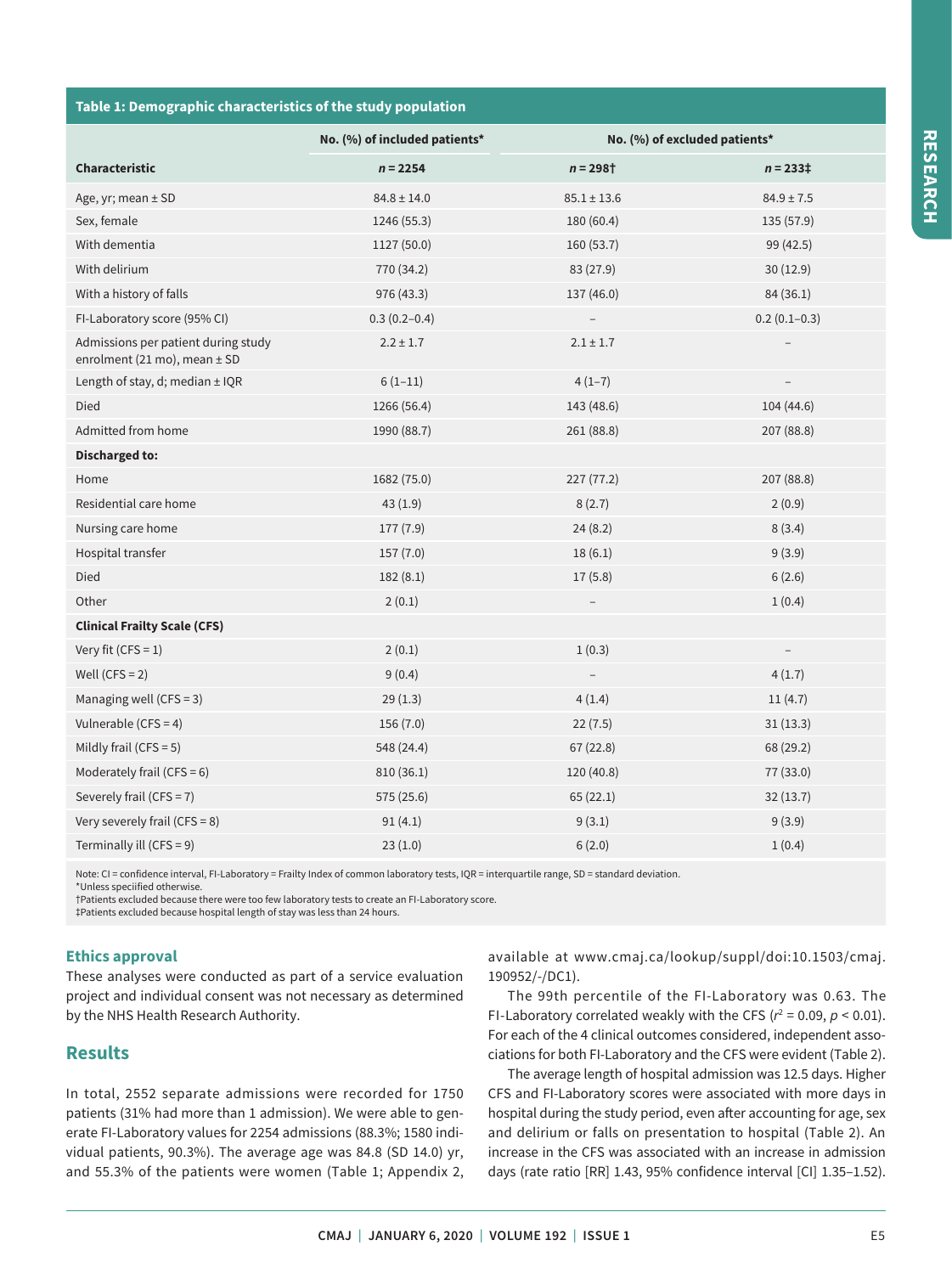**Table 2: Univariable and multivariable models for total in-hospital days with follow-up time as an offset, logistic regression model for discharge to a higher level of care compared with admission location, and Cox regression models for readmission and for mortality**

|                             |                             | Inpatient days with follow-up<br>as offset |                             | Discharge to a higher level of<br>care |                             | <b>Readmission</b>            |                             | <b>Mortality</b>              |
|-----------------------------|-----------------------------|--------------------------------------------|-----------------------------|----------------------------------------|-----------------------------|-------------------------------|-----------------------------|-------------------------------|
|                             | Rate ratio (95% CI)         |                                            | OR (95% CI)                 |                                        | <b>HR (95% CI)</b>          |                               | <b>HR (95% CI)</b>          |                               |
| <b>Variable</b>             | <b>Univariable</b><br>model | <b>Multivariable</b><br>model              | <b>Univariable</b><br>model | <b>Multivariable</b><br>model          | <b>Univariable</b><br>model | <b>Multivariable</b><br>model | <b>Univariable</b><br>model | <b>Multivariable</b><br>model |
| FI-Laboratory*              | $1.61(1.54 - 1.69)$         | $1.47(1.41 - 1.54)$                        | $1.40(1.29-1.53)$           | $1.39(1.27-1.52)$                      | $1.20(1.12-1.28)$           | $1.18(1.11 - 1.26)$           | $1.51(1.43 - 1.60)$         | $1.45(1.37-1.54)$             |
| <b>CFS</b>                  | $1.69(1.60-1.80)$           | $1.43(1.35-1.52)$                          | $1.42(1.28 - 1.58)$         | $1.30(1.16-1.47)$                      | $1.24(1.16-1.32)$           | $1.26(1.17-1.37)$             | $1.53(1.43 - 1.63)$         | $1.39(1.28 - 1.51)$           |
| Age                         | $1.01(1.00-1.02)$           | $1.01(1.00-1.02)$                          | $1.00(0.99 - 1.02)$         | $0.99(0.98 - 1.01)$                    | $1.02(1.01-1.03)$           | $1.01(1.00-1.03)$             | $1.04(1.03-1.05)$           | $1.03(1.02 - 1.05)$           |
| Female sex (v.<br>male sex) | $0.62(0.55 - 0.71)$         | $0.66(0.59 - 0.75)$                        | $0.90(0.73 - 1.12)$         | $0.94(0.75 - 1.19)$                    | $0.91(0.76 - 1.09)$         | $0.89(0.74 - 1.06)$           | $0.76(0.67 - 0.87)$         | $0.74(0.64 - 0.86)$           |
| Delirium                    | $2.57(2.25 - 2.93)$         | $1.71(1.50-1.97)$                          | $1.88(1.52 - 2.32)$         | $1.38(1.07-1.77)$                      | $1.01(0.86 - 1.18)$         | $0.91(0.76 - 1.09)$           | $1.67(1.46 - 1.91)$         | $1.29(1.10-1.52)$             |
| Falls                       | $0.65(0.57-0.74)$           | $1.04(0.92 - 1.17)$                        | $1.35(1.10-1.66)$           | $1.60(1.27-2.01)$                      | $1.06(0.91 - 1.23)$         | $1.06(0.91 - 1.24)$           | $0.89(0.78 - 1.01)$         | $0.93(0.80 - 1.09)$           |
| Dementia                    | $1.64(1.45-1.87)$           | $0.97(0.85 - 1.11)$                        | $1.38(1.12 - 1.71)$         | $1.14(0.88 - 1.48)$                    | $0.92(0.78 - 1.08)$         | $0.85(0.70-1.02)$             | $1.26(1.10-1.43)$           | $0.98(0.83 - 1.15)$           |
| Admitted from<br>own home   | $1.56(1.47-1.64)$           | $1.24(1.08-1.37)$                          | $\overline{a}$              |                                        | $1.10(0.57 - 1.16)$         | $1.31(0.98 - 1.75)$           | $0.54(0.46 - 0.64)$         | $0.76(0.62 - 0.92)$           |

Note: CFS = Clinical Frailty Scale, CI = confidence interval, FI-Laboratory = Frailty Index of common laboratory tests, HR = hazard ratio, OR = odds ratio.

\*A change in FI-Laboratory represents a 0.10 increase (3 deficits). Delirium, falls and dementia were ascertained on admission to hospital.

Each 0.10 (3 deficits) increase in the FI-Laboratory was associated with an increase in admission days (RR 1.47, 95% CI 1.41–1.54).

A higher level of care was the destination in 17% of discharges. We found that higher CFS and FI-Laboratory were associated with being discharged to a higher level of care, with an odds ratio [OR] of 1.30 (95% CI 1.16–1.47) for a 1-point increase in the CFS and 1.39 (95% CI 1.27–1.52) for a 0.10 increase in the FI-Laboratory (Table 2). A presentation of falls or delirium was also associated with being discharged to a higher level of care.

We identified 802 readmissions (Figure 1). We found that both a higher CFS and a higher FI-Laboratory score was associated with an increased readmission rate. Older age was also associated with an increased readmission rate (Table 2). A 0.10 increase in the FI-Laboratory was associated with a readmission hazard ratio [HR] of 1.18 (95% CI 1.11–1.26) (Figure 1B), whereas an additional point on the CFS had a HR of 1.26 (95% CI 1.17– 1.37) (Figure 1A).

More than half (*n* = 1266, 56.4%) of the participants died during the follow-up period. A single point higher CFS and a 0.10 increase in the FI-Laboratory score were associated with increased risk of death (Table 2). Their HRs for mortality were 1.39 (95% CI 1.28–1.51) and 1.45 (95% CI 1.37–1.54), respectively (Figure 2). Age (HR 1.03, 95% CI 1.02–1.05) and being female (HR 0.74, 95% CI 0.64–0.86) were also associated with mortality. We found that analysis of mortality based solely on incident admission did not significantly change the results (Appendix 1).

No interactions were evident between FI-Laboratory, CFS or age. In the sensitivity analysis in which missing laboratory results were assigned a value of "0" the results were unchanged (results not included). We found that results for mortality were unchanged only when taking into account index admission during the study

period and were consistent with the results of the composite outcome model (Appendix 1).

# **Interpretation**

Among older adults admitted to hospital, we determined that the FI-Laboratory score offers distinct, yet complementary, information to the chronic accumulation of deficits. It is associated with several adverse outcomes, in addition to those conferred by the CFS and to chronological age. We also found that the FI-Laboratory score was associated with higher rates of readmission. Our findings suggest that the FI-Laboratory score can usefully measure accumulated deficits in older adults who present to hospital with acute illness. The FI-Laboratory score combines features that both predispose to and precipitate acute illness. By quantifying both acute and chronic deficits, the score may draw attention to risk that is not apparent clinically.

We add to the body of evidence about the FI-Laboratory — which has been studied in the acute care setting  $-$  by studying its performance prospectively in a population of older adults admitted to a general internal medicine ward, by examining a broad range of outcomes, and by including a clinical assessment of frailty in the analysis. A 2017 study involving patients aged 65 years and older found a clear relation with mortality and the acute FI-Laboratory score and frailty.22 In a 2019 follow-up study, these researchers reported that change in the FI-Laboratory score between admission to hospital and discharge was associated with mortality. $24$  In a Canadian study, 266 older patients with trauma were investigated by employing both an FI-Laboratory score and the CFS.<sup>23</sup> In a univariable analysis, the authors found that the CFS was associated with more inpatient complications and the FI-Laboratory score was associated with adverse discharge destination. They did not report on the association of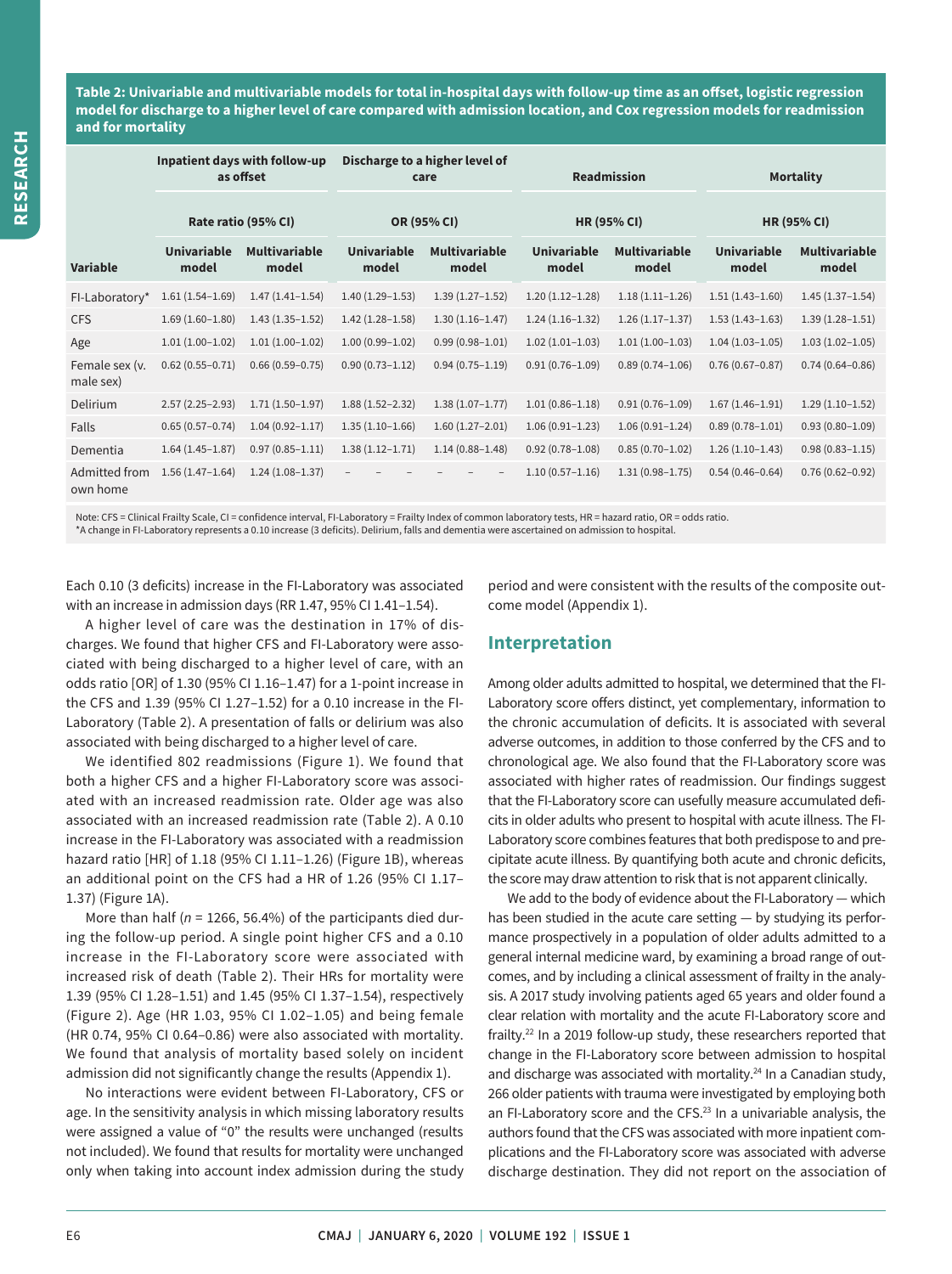

**Figure 1:** Proportion of participants who were readmitted to hospital calculated by using a multivariable Cox regression model for readmission adjusted up and down by hazard ratios from the A) CFS and B) FI-Laboratory. Curves use the multivariable Cox model with a participant age of 75 years, no dementia (0), male (0), no delirium (0), admitted from home (0), no history of falls (0), and either 8 abnormal laboratory values (Panel A) or a CFS of "6-Moderately Frail" (Panel B). Note: CFS = Clinal Frailty Scale, FI-Laboratory = Frailty Index of common laboratory tests.

inpatient complications with the FI-Laboratory score. We found that the FI-Laboratory was associated with discharge location. We believe this may reflect our study's increased power; however, Cheung and colleagues $^{23}$  included a trauma-specific severity measure in their multivariable analysis. In a 2017 study with a large general older population who presented to hospital, an acute FI-Laboratory score was associated with inpatient and postdischarge mortality; however, critically, the authors did not account for frailty beyond the FI-Laboratory.<sup>25,31</sup>

#### **Limitations**

There are several limitations to our study. We conducted our study in a single centre. The FI-Laboratory score, despite demonstrating properties consistent with other frailty indices, and including more items than other FI-Laboratory studies, nevertheless included slightly fewer than the 30 items<sup>27</sup> recommended. The FI-Laboratory score was missing in 11.6% of the cases owing to insufficient laboratory investigation information. It is probable that the "intention to investigate" itself carries prognostic information, and those patients requiring fewer investigations are less likely to be frail.<sup>32</sup> Our sensitivity analysis with an alternate operationalized FI-Laboratory score suggests that unordered



**Figure 2:** Kaplan–Meier curves adjusted by A) the hazard ratios of CFS scores and B) quartiles of the FI-Laboratory as estimated in the multivariable Cox model. Survival curves use the multivariable Cox model with a participant age of 75 years, no dementia (0), male (0), no delirium (0), admitted from home (0), no history of falls (0), and either 8 abnormal laboratory values (Panel A) or a CFS of "6-Moderately Frail" (Panel B). Note: CFS = Clinal Frailty Scale, FI-Laboratory = Frailty Index of common laboratory tests.

laboratory tests are likely to be normal. Finally, we censored death upon readmission. Although this is informative censoring, we are reassured that our findings held in relation to the FI-Laboratory and CFS when we analyzed mortality with index admission as well as with the composite outcome of death or readmission.

#### **Conclusion**

Assessing clinical frailty in the acute care setting is difficult. The FI-Laboratory can help to identify complex, acutely ill older adults at hospital admission who have accumulated multiple health deficits and are at an increased risk of adverse outcomes. However, whether its use results in improved clinical outcomes is not known. It also remains to be determined whether changes in the FI-Laboratory during hospital admission might add prognostic information during the course of a hospital stay, whether in relation to recovery or to a higher burden of frailty. These possibilities are motivating additional research by our group.

#### **References**

- 1. Clegg A, Young J, Iliffe S, et al. Frailty in elderly people. *Lancet* 2013;381:752-62.
- 2. Hubbard RE, Peel NM, Samanta M, et al. Frailty status at admission to hospital predicts multiple adverse outcomes. *Age Ageing* 2017;46:801-6.